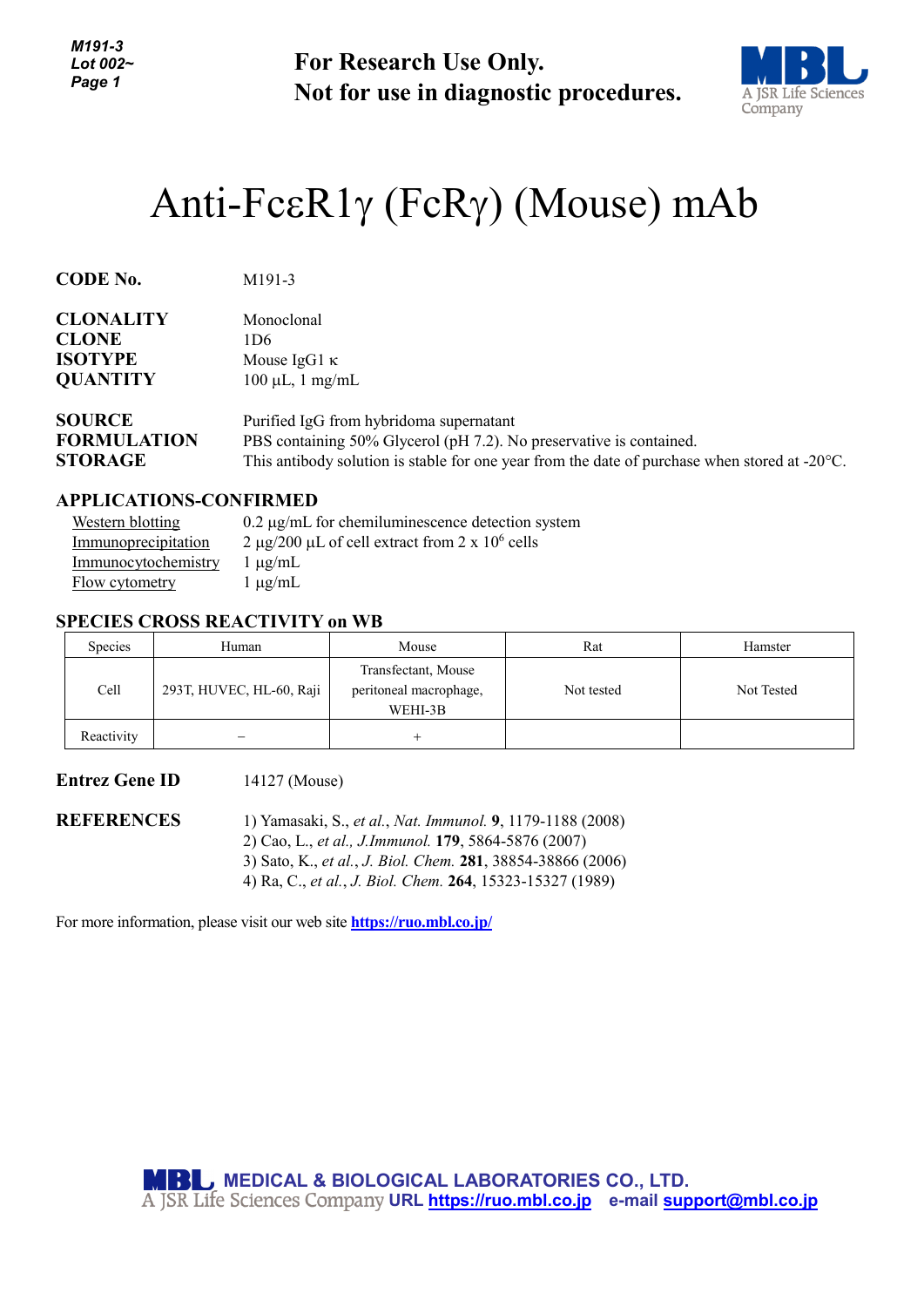# **RELATED PRODUCTS**

Please visit our web site https://ruo.mbl.co.jp/

The descriptions of the following protocols are examples. Each user should determine the appropriate condition.

# **SDS-PAGE & Western blotting**

- 1) Wash 1 x 107 cells 3 times with PBS and suspends them in 1 mL of Laemmli's sample buffer, then sonicate briefly (up to 10 seconds).
- 2) Boil the samples for 3 minutes and centrifuge. Load 10 µL of the sample per lane in a 1-mm-thick SDS-polyacrylamide gel (12.5% acrylamide) for electrophoresis.
- 3) Blot the protein to a polyvinylidene difluoride (PVDF) membrane at  $1 \text{ mA/cm}^2$  for 1 hour in a semi-dry transfer system (Transfer Buffer: 25 mM Tris, 190 mM glycine, 20% MeOH). See the manufacturer's manual for precise transfer procedure.
- 4) To reduce nonspecific binding, soak the membrane in 10% skimmed milk (in PBS, pH 7.2) for overnight at 4°C.
- 5) Wash the membrane with PBS-T [0.05% Tween-20 in PBS] (5 minutes x 3 times).
- 6) Incubate the membrane with primary antibody diluted with 1% skimmed milk (in PBS, pH 7.2) as suggested in the **APPLICATIONS** for 1 hour at room temperature. (The concentration of antibody will depend on the conditions.)
- 7) Wash the membrane with PBS-T (5 minutes x 3 times).
- 8) Incubate the membrane with the 1:10,000 anti-IgG (Mouse)-HRP (MBL; code no. 330) diluted with 1% skimmed milk (in PBS, pH 7.2) for 1 hour at room temperature.
- 9) Wash the membrane with PBS-T (5 minutes x 3 times).
- 10) Wipe excess buffer on the membrane, and then incubate it with appropriate chemiluminescence reagent for 1 minute. Remove extra reagent from the membrane by dabbing with paper towel, and seal it in plastic wrap.
- 11) Expose to an X-ray film in a dark room for 1 minute. Develop the film as usual. The condition for exposure and development may vary.

(Positive controls for Western blotting; Trasnfectant, mouse peritoneal macrophage and WEHI-3B)



# *Western blot analysis of Fc*ε*R1*<sup>γ</sup> *(Mouse)*

Lane 1: Parental cell (293T) Lane 2: Mouse FcεR1γ/293T Lane 3: Mouse peritoneal macrophage Lane 4: WEHI-3B Immunoblotted with M191-3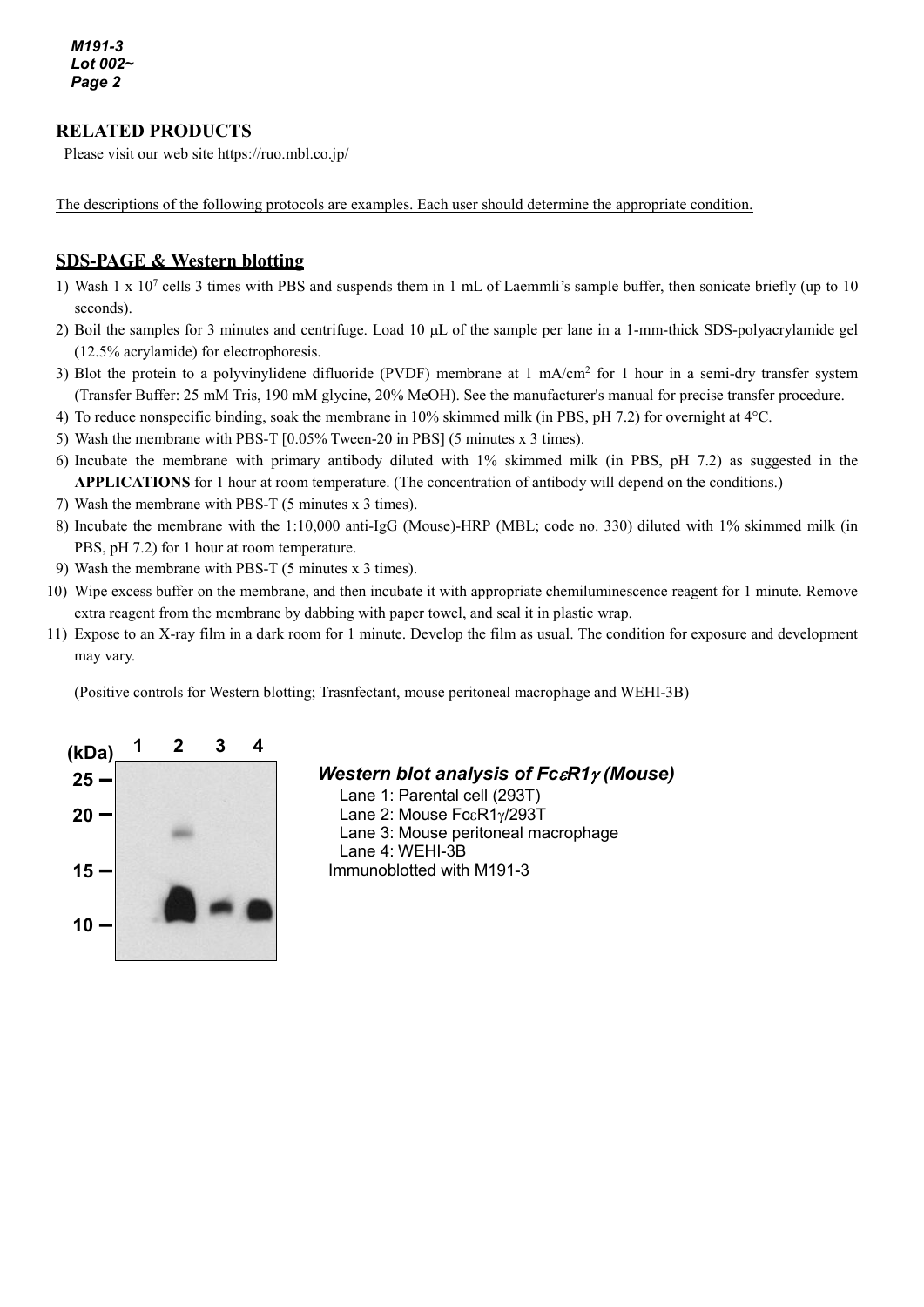*M191-3 Lot 002~ Page 3*

### **Immunoprecipitation**

- 1) Wash 1 x 107 cells 2 times with PBS and resuspend them with 1 mL of ice-cold Lysis buffer (50 mM Tris-HCl (pH 7.5), 150 mM NaCl, 0.05% NP-40) containing appropriate protease inhibitors, then sonicate briefly (up to 20 seconds).
- 2) Centrifuge the tube at 12,000 x g for 5 minutes at 4°C and transfer the supernatant to another tube.
- 3) Mix 20 µL of 50% protein A agarose beads slurry resuspended in 200 µL of IP buffer (10 mM Tris-HCl (pH 8.0), 500 mM NaCl, 0.1% NP-40) with primary antibody as suggested in the **APPLICATIONS**. Incubate with gently agitation for 1 hour at room temperature.
- 4) Wash the beads 3 times with 1 mL of IP buffer.
- 5) Add 200 µL of cell lysate (prepared sample from step 2)), then incubate with gentle agitation for 1 hour at room temperature.
- 6) Wash the beads 5 times with 1 mL of Lysis buffer.
- 7) Resuspend the beads in 20  $\mu$ L of Laemmli's sample buffer, boil for 2 minutes and centrifuge.
- 8) Load 10 µL of the sample per lane in a 1-mm-thick SDS-polyacrylamide gel (12.5% acrylamide) for electrophoresis.
- 9) Blot the protein to a polyvinylidene difluoride (PVDF) membrane at 1 mA/cm2 for 1 hour in a semi-dry transfer system (Transfer Buffer: 25 mM Tris, 190 mM glycine, 20% MeOH). See the manufacturer's manual for precise transfer procedure.
- 10) To reduce nonspecific binding, soak the membrane in 10% skimmed milk (in PBS, pH 7.2) for overnight at 4°C.
- 11) Wash the membrane with PBS-T [0.05% Tween-20 in PBS] (5 minutes x 3 times).
- 12) Incubate the membrane with 1 µg/mL anti-FcεR1γ (Mouse) pAb (MBL; code no. PM068) diluted with PBS, pH 7.2 containing 1% skimmed milk for 1 hour at room temperature. (The concentration of antibody will depend on the conditions.)
- 13) Wash the membrane with PBS-T (5 minutes x 3 times).
- 14) Incubate the membrane with the 1:10,000 anti-IgG (Rabbit)-HRP (MBL; code no. 458) diluted with 1% skimmed milk (in PBS, pH 7.2) for 1 hour at room temperature.
- 15) Wash the membrane with PBS-T (5 minutes x 3 times).
- 16) Wipe excess buffer on the membrane, and then incubate it with appropriate chemiluminescence reagent for 1 minute.
- 17) Remove extra reagent from the membrane by dabbing with paper towel, and seal it in plastic wrap.
- 18) Expose to an X-ray film in a dark room for 1 minute. Develop the film as usual. The condition for exposure and development may vary.

(Positive control for Immunoprecipitation; Mouse peritoneal macrophage)



# *Immunoprecipitation of Fc*ε*R1*<sup>γ</sup> *(Mouse)*

#### *from mouse peritoneal macrophage*

Lane 1: IP with isotype control (M075-3) Lane 2: IP with M191-3 Immunoblotted with Anti-FcεR1γ (Mouse) mAb (PM068)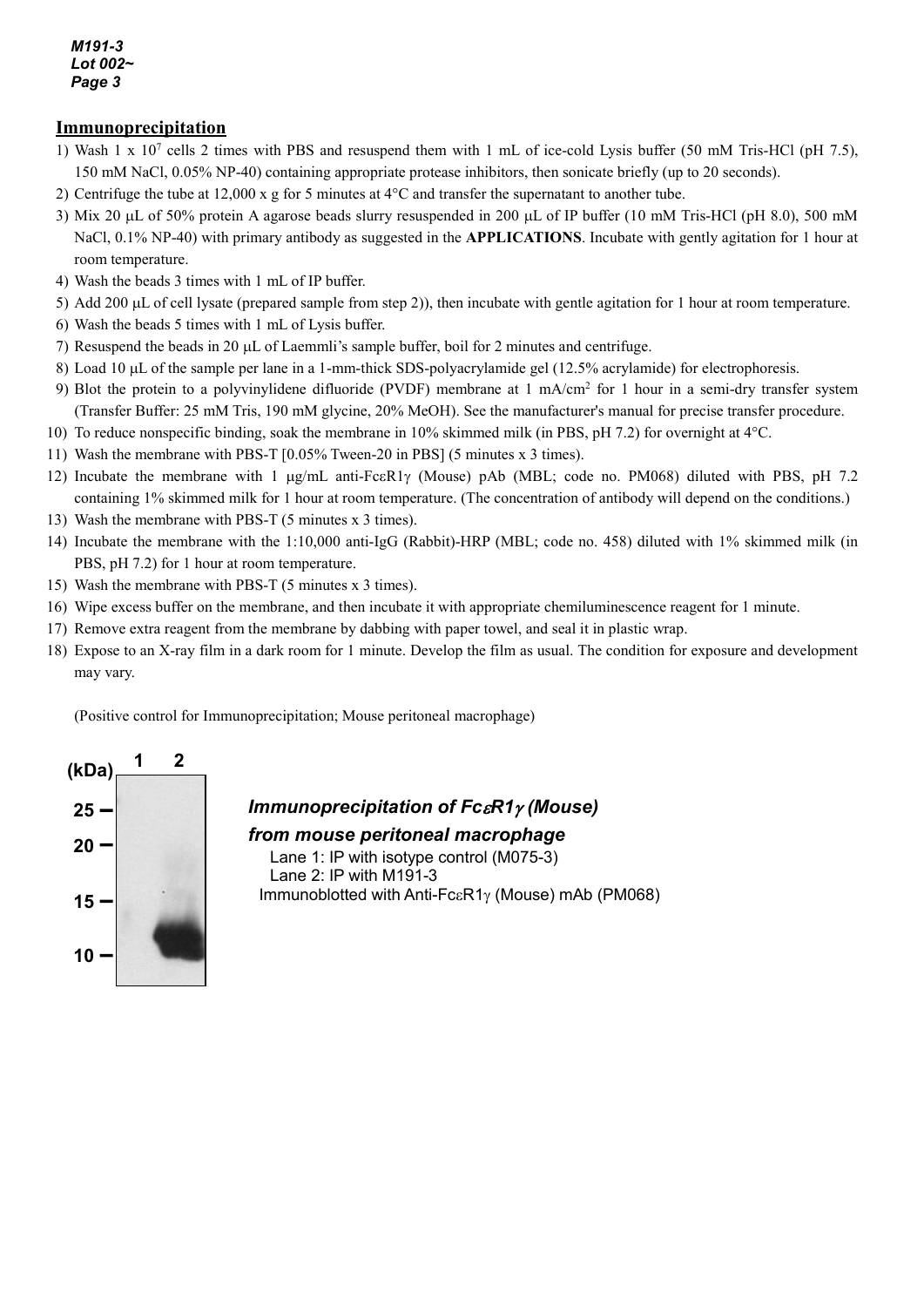*M191-3 Lot 002~ Page 4*

## **Immunocytochemistry**

- 1) Spread the cells on a glass slide, then incubate in a  $CO<sub>2</sub>$  incubator for one night.
- 2) Remove the culture supernatant by careful aspiration.
- 3) Fix the cells by immersing the slide in 4% paraformaldehyde (PFA)/PBS for 10 minutes at room temperature ( $20~25^{\circ}$ C).
- 4) Prepare a wash container such as a 500 mL beaker with a magnetic stirrer. Then wash the fixed cells on the glass slide by soaking the slide with a plenty of PBS in the wash container for 5 minutes. Take care not to touch the cells. Repeat another wash once more.
- 5) Immerse the slide in 0.2% Triton X-100/PBS for 10 minutes at room temperature.
- 6) Wash the slide in a plenty of PBS as in the step 4).
- 7) Add Clear Back (human Fc receptor blocking reagent, MBL; code no. MTG-001) to the cell and incubate for 5 minutes at room temperature.
- 8) Add 200 µL of the primary antibody diluted with 2% fetal calf serum (FCS)/PBS as suggested in the **APPLICATIONS** onto the cells and incubate for 1 hour at room temperature. (Optimization of antibody concentration or incubation condition is recommended if necessary.)
- 9) Wash the slide in a plenty of PBS as in the step 4).
- 10) Add 100 µL of 1:500 anti-IgG (Mouse)-Alexa Fluor®488 (Invitrogen; code no. A11001) diluted with PBS onto the cells. Incubate for 30 minutes at room temperature. Keep out light by aluminum foil.
- 11) Wash the slide in a plenty of PBS as in the step 4).
- 12) Wipe excess liquid from slide but take care not to touch the cells. Never leave the cells to dry.
- 13) Counter stain with DAPI for 5 minutes at room temperature.
- 14) Wash the slide in a plenty of PBS as in the step 4).
- 15) Promptly add mounting medium onto the slide, then put a cover slip on it.

(Positive control for Immunocytochemistry; RAW264)



# *Immunocytochemical detection of Fc*ε*R1*<sup>γ</sup> *(Mouse) in RAW264* Green: M191-3

Blue: DAPI